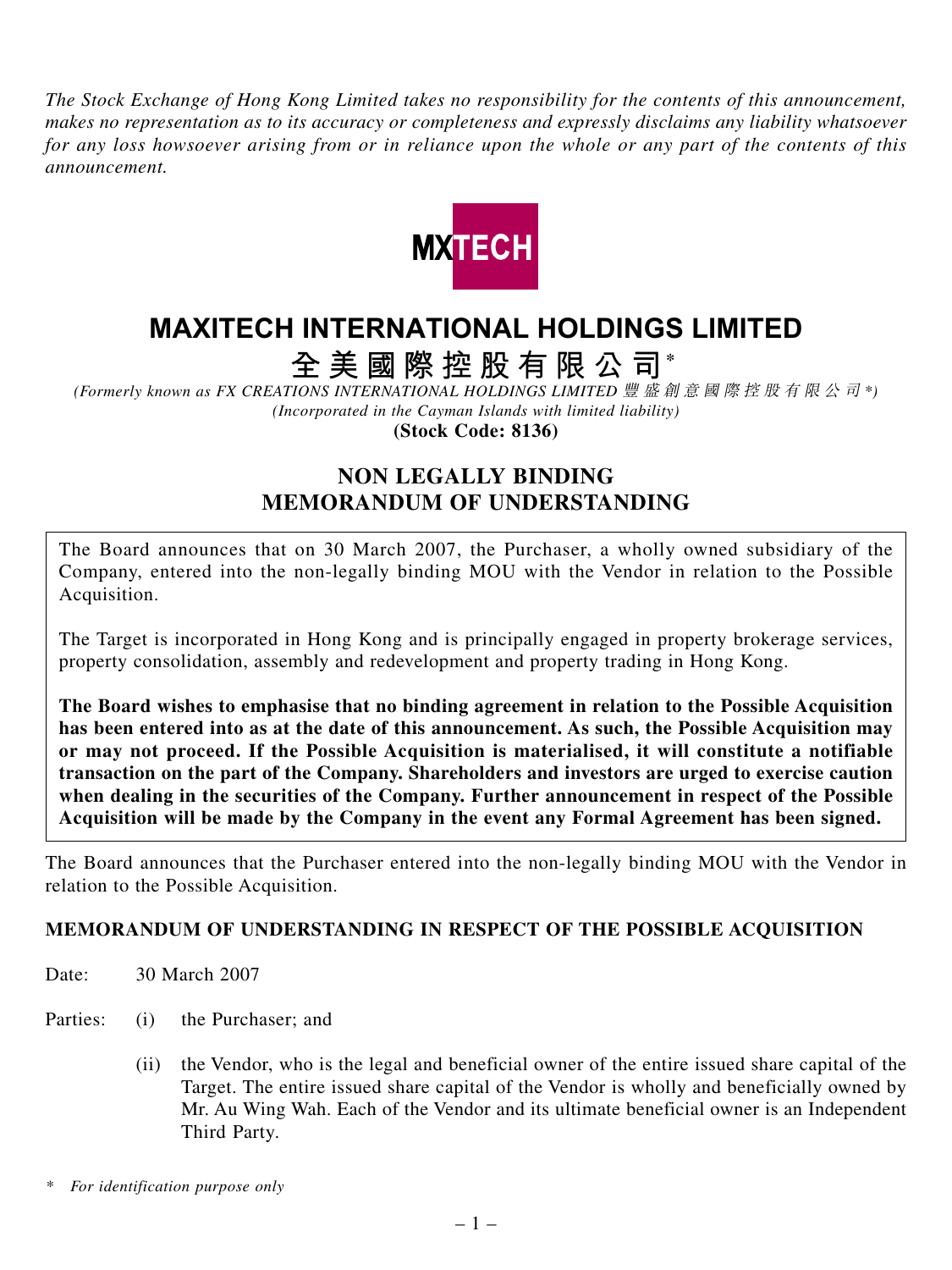#### **Major terms of the MOU**

Under the MOU, it is proposed that the Purchaser will acquire the entire issued share capital of the Target. Immediately following the signing of the MOU, the Purchaser shall conduct due diligence on the assets, liabilities, operations and affairs of the Target.

Under the MOU, both the Purchaser and the Vendor will proceed to the negotiation for a legally-binding Formal Agreement within 30 days from the date of the MOU (or on or before such later date to be agreed by the parties thereto).

It is also agreed that the Vendor will not, within 30 days from the date of the MOU, negotiate with any party other than the Purchaser for the Possible Acquisition.

The consideration for the Possible Acquisition shall not be less than HK\$570 million and will be subject to further negotiations between the Vendor and the Purchaser. The consideration may be settled by cash payment or by the Purchaser procuring the Company to issue promissory or loan notes, consideration shares, convertible bonds or other financial instruments and the issue or conversion price of which shall be HK\$0.60 per share. The exact payment method will be subject to further negotiations between the Vendor and the Purchaser.

The MOU does not constitute legally-binding commitment on the part of the Company in respect of the Possible Acquisition. The Possible Acquisition will be subject to the execution and completion of the Formal Agreement.

If the Formal Agreement is entered into, it is expected that the Possible Acquisition will constitute a notifiable transaction on the part of the Company pursuant to the Listing Rules. In this regard, the Company will comply with the reporting, disclosure and/or shareholders' approval requirements under the GEM Listing Rules.

#### **Reasons for the Possible Acquisition**

The Director observed that the consolidation, assembly and redevelopment of property and development sites has ample market potential and consider that the Acquisition of the Target offers the Group a good business opportunity in view of the growing trend of the property market and the shortage of supply of land in urban areas in Hong Kong. The Directors further consider that the Possible Acquisition would provide a steady income stream to the Group if completed.

**The Board wishes to emphasize that no binding agreement in relation to the Possible Acquisition has been entered into as at the date of this announcement. As such, the Possible Acquisition may or may not proceed. If the Possible Acquisition is materialized, it will constitute a notifiable transaction on the part of the Company. Shareholders and investors are urged to exercise caution when dealing in the securities of the Company. Further announcement in respect of the Possible Acquisition will be made by the Company in the event any Formal Agreement has been signed.**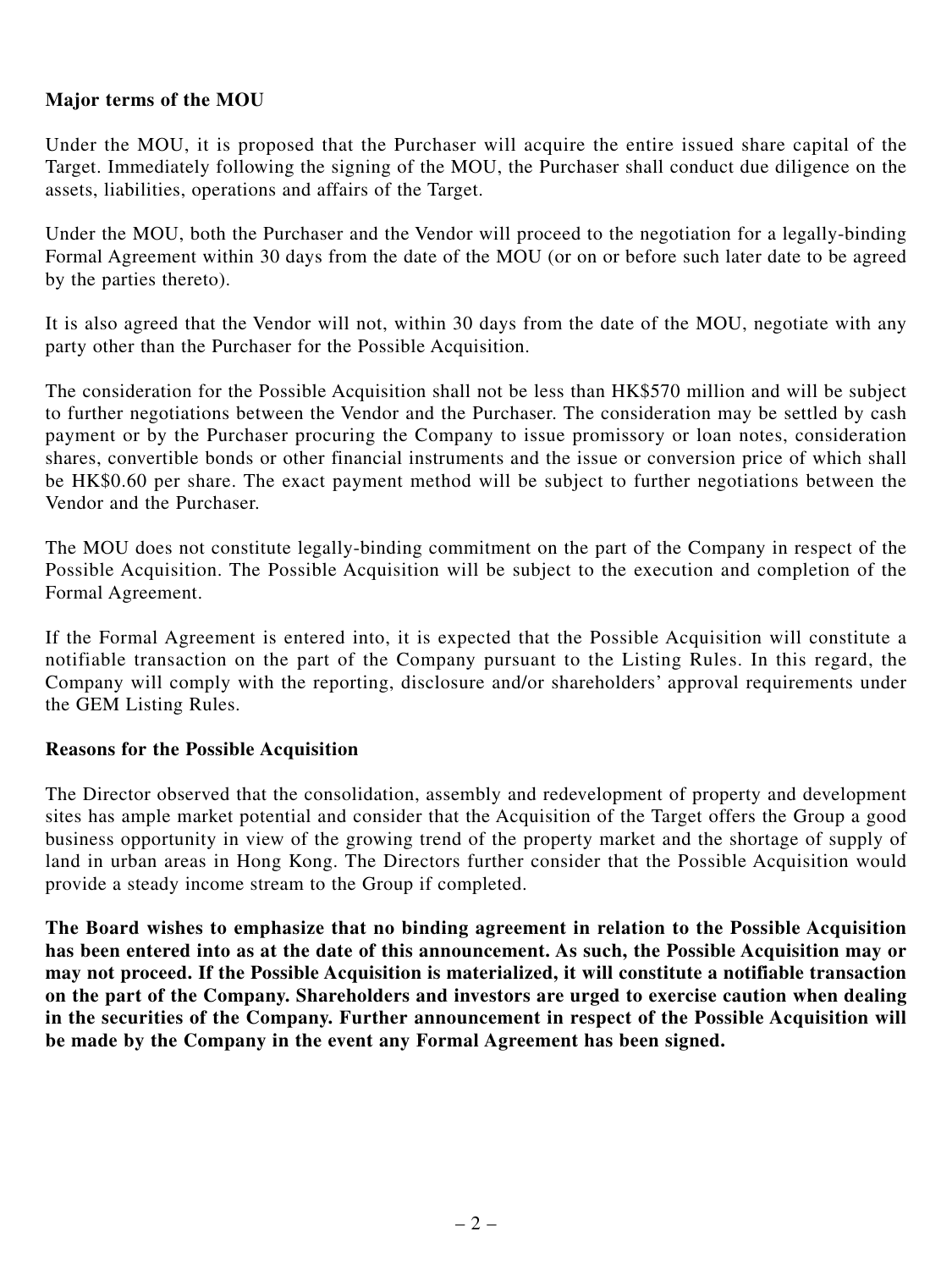#### **General**

The Company is principally engaged in the retail and wholesale of bags and accessories and trading of used computers. The bags sold by the Group consist principally of business bags, sports bags, backpacks, handbags and wallets. The accessories sold by the Group include belts, watches, spectacles and umbrellas. The trading of used computers by the Group including PC, laptops and computer parts (such as RAM modules, LCD panels, hard disks, DVDROMs, plastic covers, keyboards and etc.).

#### **DEFINITIONS**

In this announcement, unless the context otherwise requires, the following words and expressions shall have the following meanings when used herein:

| "Board"                        | the board of Directors                                                                                                                                                                                                                                                                                                                                                                                                                                                                                              |
|--------------------------------|---------------------------------------------------------------------------------------------------------------------------------------------------------------------------------------------------------------------------------------------------------------------------------------------------------------------------------------------------------------------------------------------------------------------------------------------------------------------------------------------------------------------|
| "Company"                      | Maxitech International Holdings Limited, a company incorporated in<br>the Cayman Islands with limited liability and the issued Shares of<br>which are listed on the GEM                                                                                                                                                                                                                                                                                                                                             |
| "connected persons"            | has the meaning ascribed thereto in the GEM Listing Rules                                                                                                                                                                                                                                                                                                                                                                                                                                                           |
| "Director(s)"                  | the director(s) of the Company                                                                                                                                                                                                                                                                                                                                                                                                                                                                                      |
| "Formal Agreement"             | the formal sale and purchase agreement which may or may not be<br>entered into in relation to the Possible Acquisition                                                                                                                                                                                                                                                                                                                                                                                              |
| "GEM"                          | the Growth Enterprise Market of the Stock Exchange                                                                                                                                                                                                                                                                                                                                                                                                                                                                  |
| "GEM Listing Rules"            | the Rules Governing the Listing of Securities on the GEM                                                                                                                                                                                                                                                                                                                                                                                                                                                            |
| "Group"                        | the Company and its subsidiaries                                                                                                                                                                                                                                                                                                                                                                                                                                                                                    |
| "HK\$"                         | Hong Kong dollars, the lawful currency of Hong Kong                                                                                                                                                                                                                                                                                                                                                                                                                                                                 |
| "Hong Kong"                    | the Hong Kong Special Administrative Region of the PRC                                                                                                                                                                                                                                                                                                                                                                                                                                                              |
| "Independent Third Party(ies)" | any person(s) or company(ies) and their respective ultimate beneficial<br>owner(s), to the best of the Directors' knowledge, information and<br>belief having made all reasonable enquiries, are third parties<br>independent of and not connected with any director, chief executive,<br>management shareholders or substantial shareholders of the Company<br>and its subsidiaries or any of their respective associates (as defined<br>on the GEM Listing Rules) and are not connected persons of the<br>Company |
| "MOU"                          | the non-legally binding memorandum of understanding dated 30 March<br>2007 entered into between the Purchaser and the Vendor setting out<br>the preliminary understanding in relation to the Possible Acquisition                                                                                                                                                                                                                                                                                                   |